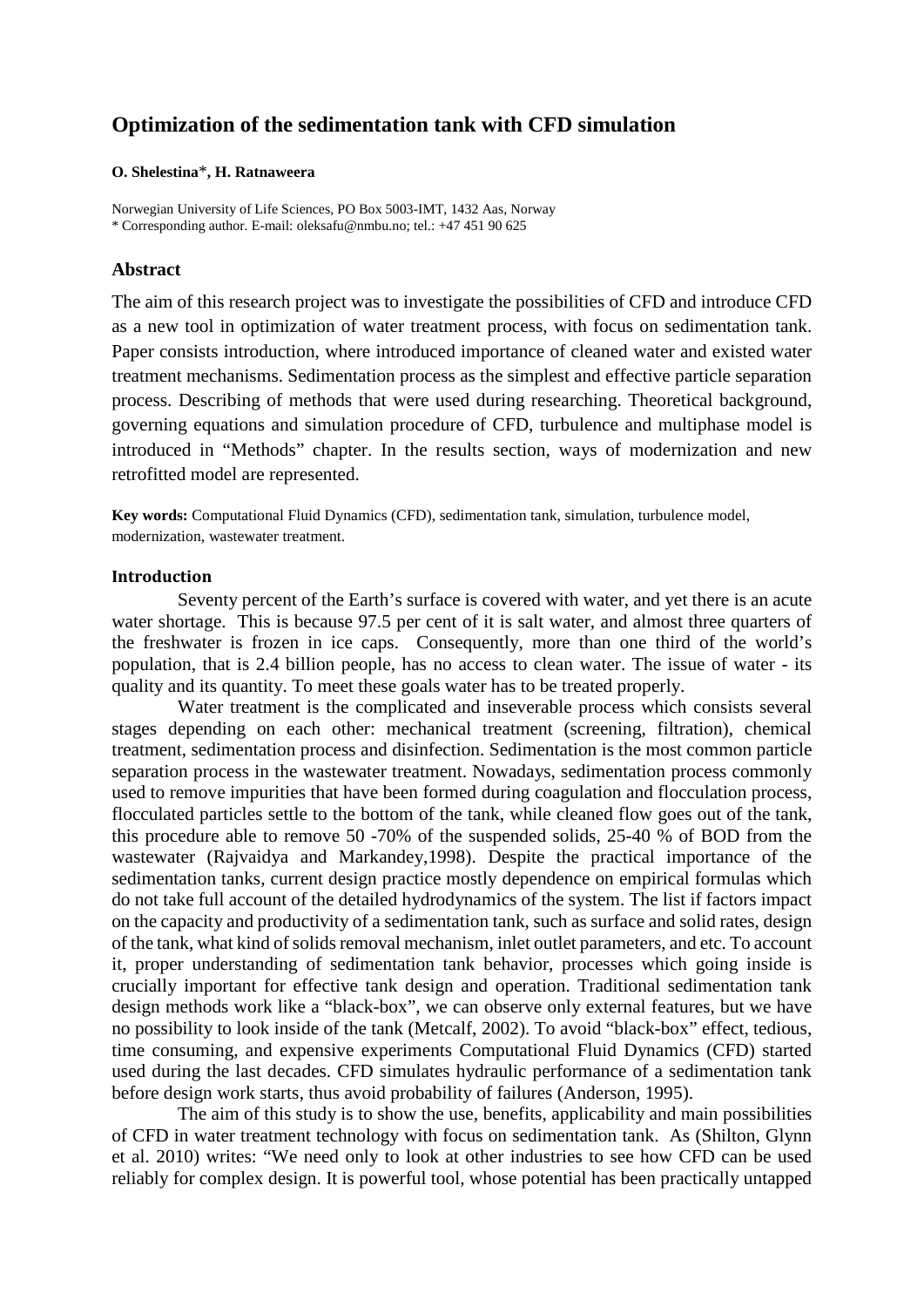by the water industry. As awareness of this grows there can be little doubt that we shall be seeing much more of CFD in the future. The aim also is to validate and calibrate the model of the existing sedimentation tank which situated at the Drøbak WWTP, and to propose the retrofitted models to increase efficiency of the tank.

## **2. Material and Methods**

## **2.1 Basic of CFD theoretical explanation**

Equations are used to mathematically describe the physics of fluid flow. The continuity equation and the momentum equation, also known as the Navier-Stokes equation, and energy equation are needed to describe the state of any type of flow and are generally solved for all flows in CFD modelling, see equation 1 and 2, respectively (ANSYS CFX Solver Theory Guide 2011).

Continuity equation: 
$$
\frac{\partial \rho}{\partial t} + \nabla * (\rho * u) = 0
$$
 (1)

$$
\text{Navier-Stokes equation:} \quad \frac{\partial \rho u}{\partial t} + \nabla * (\rho u u) = -\nabla p + \nabla * \tau + \rho g \tag{2}
$$

Energy Equation: 
$$
\rho c_{\mu} \frac{\partial T}{\partial t} + \rho c_{\mu} U_i \frac{\partial T}{\partial x_i} = -P \frac{\partial U_i}{\partial x_i} + \lambda \frac{\partial^2 T}{\partial x_i^2} - \tau_{ij} \frac{\partial U_j}{\partial x_i}
$$
(3)

Where:  $p -$  is a density,  $u -$  is an instantaneous velocity,  $p -$  is a pressure,  $\tau$ -viscous strees tensor, and  $g - is$  the gravity vector.

#### **Turbulence model**

To simulate sedimentation process in this study we use standard  $k - \varepsilon$  model, also known as turbulence model. When fluid velocity increase, the Reynolds number will exceed the critical Reynolds number, so all flow will mixing and will has chaotic and unsteady properties – such flow, we call turbulent flow.

The standard k-ε model include two major equations. These are turbulent kinetic energy equation k, and equation of dissipation energy ε.

Turbulence kinetic energy: 
$$
\frac{\partial(\rho k)}{\partial t} + \frac{\partial(\rho k u_i)}{\partial x_i} = \frac{\partial}{\partial x_j} \left[ \left( \mu + \frac{\mu_t}{\sigma_k} \right) \frac{\partial k}{\partial x_j} \right] + P_k + P_b - \rho \varepsilon - Y_M + S_k
$$

Dissipation energy: 
$$
\frac{\partial(\rho \varepsilon)}{\partial t} + \frac{\partial(\rho \varepsilon u_i)}{\partial x_i} = \frac{\partial}{\partial x_j} \left[ \left( \mu + \frac{\mu_t}{\sigma_{\varepsilon}} \right) \frac{\partial \varepsilon}{\partial x_j} \right] + C_{1\varepsilon} \frac{\varepsilon}{k} (P_k + C_{3\varepsilon} P_b) - C_{2\varepsilon} \rho \frac{\varepsilon^2}{k} + S_{\varepsilon}
$$

Where:  $\mu$  – turbulent viscosity,  $P_k$ - production of k,  $P_b$ - effect of buoyancy,  $C_{1\epsilon}$ ,  $C_{2\epsilon}$ , and  $C_{3\epsilon}$ – are constant,  $\sigma_k$  and  $\sigma_{\epsilon}$  – are Prandtl numbers.

#### **Multi - phase model**

Multiphase flow occurs when more than one material is present in a flow field and the materials are present in different physical states of matter or are present in the same physical state of matter but with distinct chemical properties. In multiphase models, the main difficulties are due to the interface between phases, we use Mixture model as a multi-phase model during the simulation. By follow the notations of Ishii (1975) we can formulate continuity and momentum equations for each phase.

Continuity equation: 
$$
\frac{\partial}{\partial T}(\rho_m) + \nabla(\rho_m V_m^{\rightarrow}) = m
$$
 (4)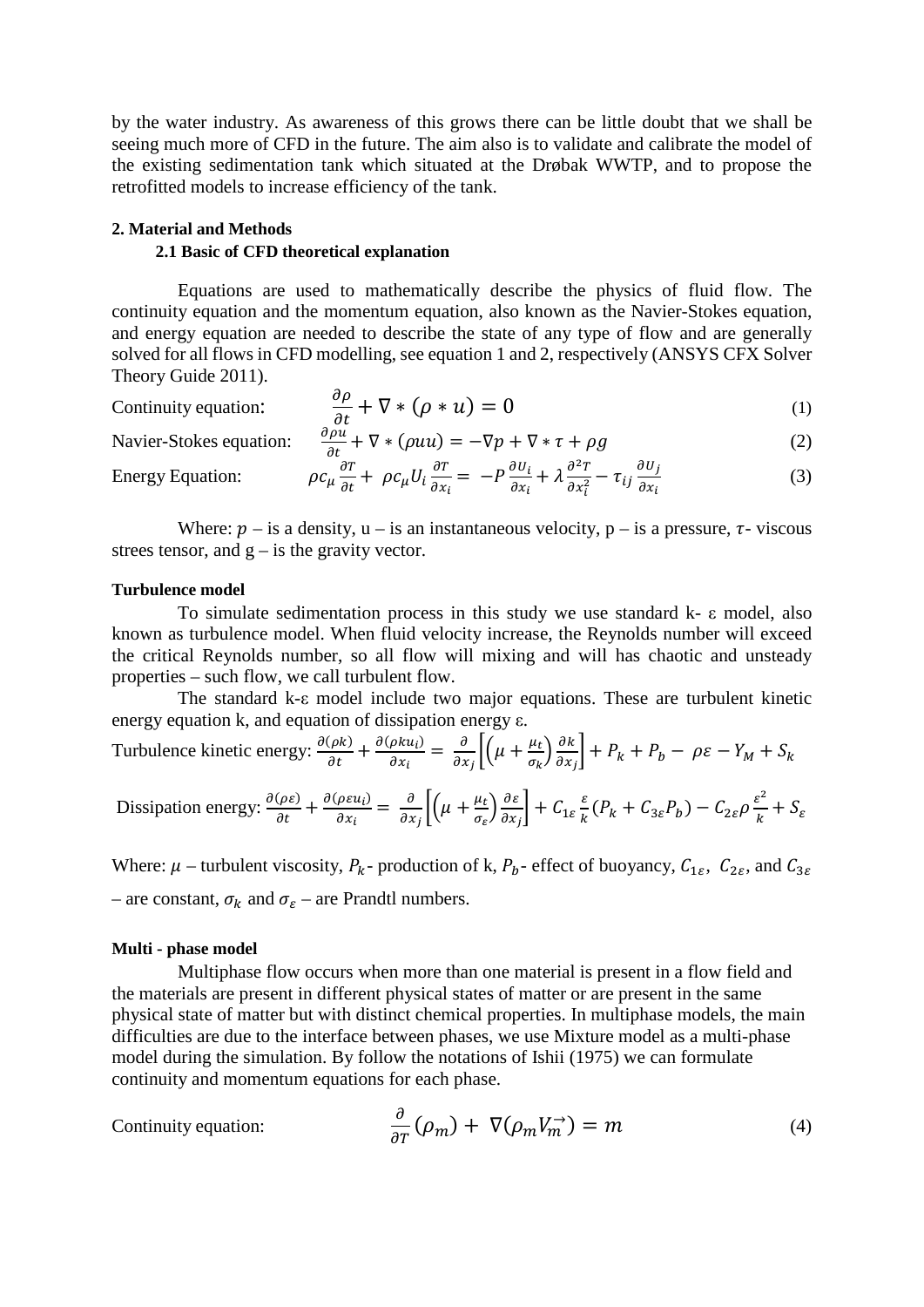Momentum equation:  $\frac{\partial}{\partial t}(\rho_m V_m^{\rightarrow}) + \nabla(\rho_m V_m^{\rightarrow} V_m^{\rightarrow}) = -\nabla p + \nabla[\mu_m(\nabla V_m^{\rightarrow} + \nabla V_m^{\rightarrow} t)] +$  $\rho_m g^{\rightarrow} + \frac{\rightarrow}{F} + \nabla * (\sum_{k=1}^n \alpha_k \, \rho_k V_{dr,k}^{\rightarrow} V_{dr,k}^{\rightarrow})$  (5)

Where:  $V_m^{\rightarrow}$  - is mass averaged velocity,  $\rho_m$  – is density of the mixture,  $\mu_m$ - is viscosity of mixture,  $V_{dr,k}^{\rightarrow}$  - drift velocity of the secondary phase.

#### **2.2 Boundary and initial conditions of the sedimentation tank simulation**

A full – scale horizontal sedimentation tank was investigated in the Drøbak wastewater treatment plant. The plant receives raw water from the houses, with capacity around  $400 \text{ m}^3/h$ . The pre-treatment process includes coagulation and flocculation, and after it water goes directly to the sedimentation tank throw two inlet pipes, with dimensional 500m each, and situated on the 2 m below the water level. There are two baffles front of the inlet on the distance of 500 m from, with dimensions 500 mm each. The sludge goes down to the bottom, and treated, water goes out of the tank throw outlet pipes. There are three outlet launders, two with 20 m length, and central one with 14,2 m, depth equal approximately 22 cm, and with is 0.5 m.





**Figure 1** Sedimentation tank at the Drøbak wastewater treatment plant

To simulate the sedimentation process, we use such initial conditions as: inlet – velocity inlet, outlet – outflow. Design of the tank was created by GAMBIT software, based on the original geometry of the sedimentation tank. CFD models are used to describe the behavior of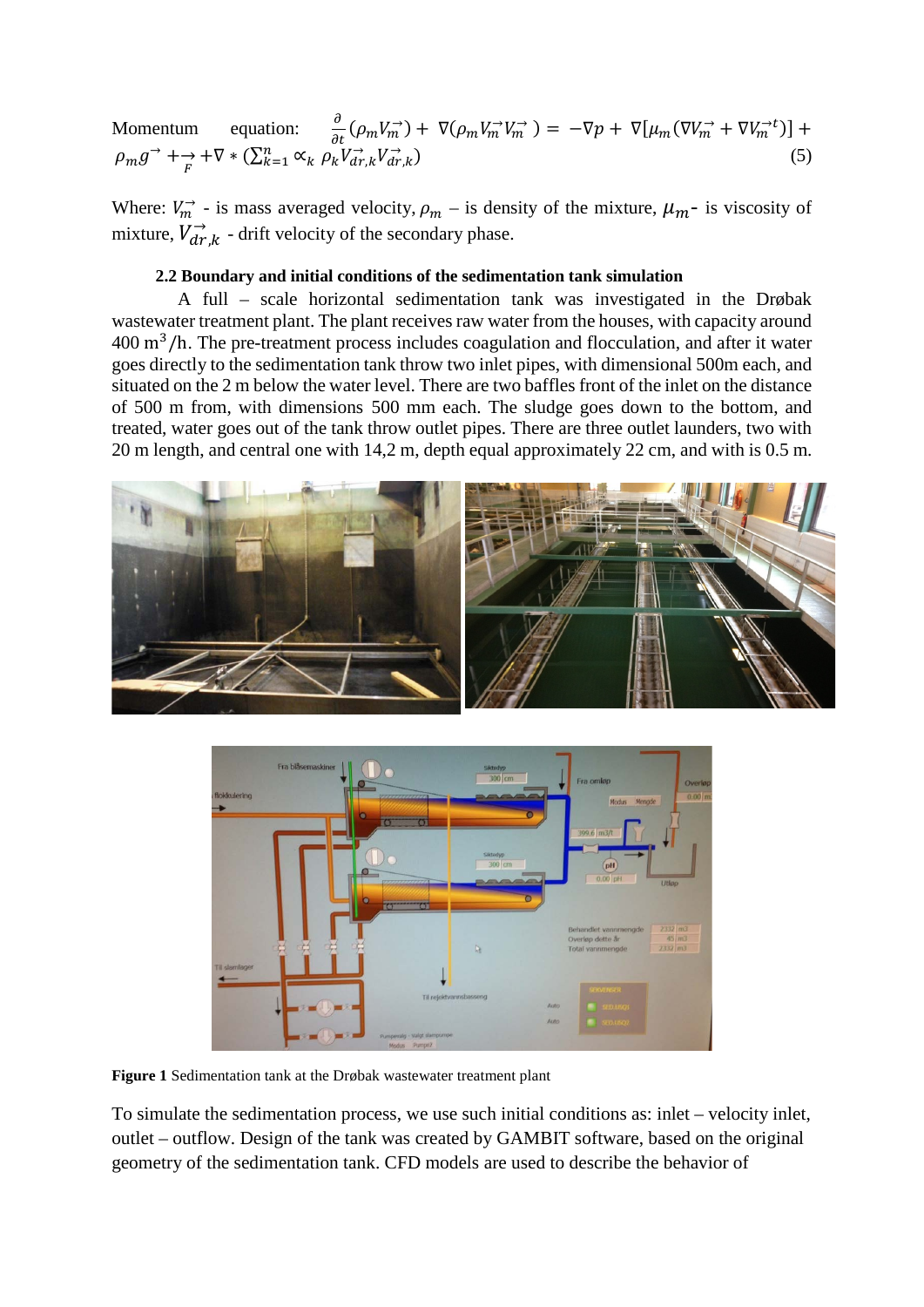multiphase flow by Euler-Euler approach and multiphase model. The primary phase –sewage has density is  $1000 \text{ kg/m}^3$ , viscosity is  $0.001 \text{ kg/m}^*$ s; Secondary phase – sediments has density 1200 kg/m<sup>3</sup>, viscosity is 0.01 kg/m<sup>\*</sup>s and diameter of particles is 0.1 mm, and volume fractions of sediments 5 %.

## **3. Results and Conclusions**

## **3.1 RTD simulation for the single-phase model with the help of the Tracer test**

Commercial CFD software Fluent is used in this study, in order to study the flow pattern and evaluate the hydraulic performance of the sedimentation tank. The whole procedure of the RTD simulation with the help of tracer test describes in the appendix 3. There are two types of tracer test conducting, pulse method (E-curve shape) and step method ( F-curve shape) ( USEPA.2003)



**Figure 2** RTD curve of the original tank, E -type



**Figure 3** RTD curve of the original tank, F -type

Analysis of this two type curves shows that the RTD simulation of the original tank design coincides, and both have two peaks. In the first curve, we can observe first small, sharpest peak, which corresponds to the smallest volume due to short – circuit in the tank, and strong surface current, and we can make conclusion that  $t_{10}$  is high, is the time for 10 percent of the inlet concentration observed at the outlet. As seen from the Figure 2, the first peak range from time 0 until around 500s after tracer injected. Second peak occur approximately at the 1500s, and can be explained by re-circulating current time. Later, the RTD curve shows decreasing in a quasi – exponential fashion by the influence of strong bottom density current.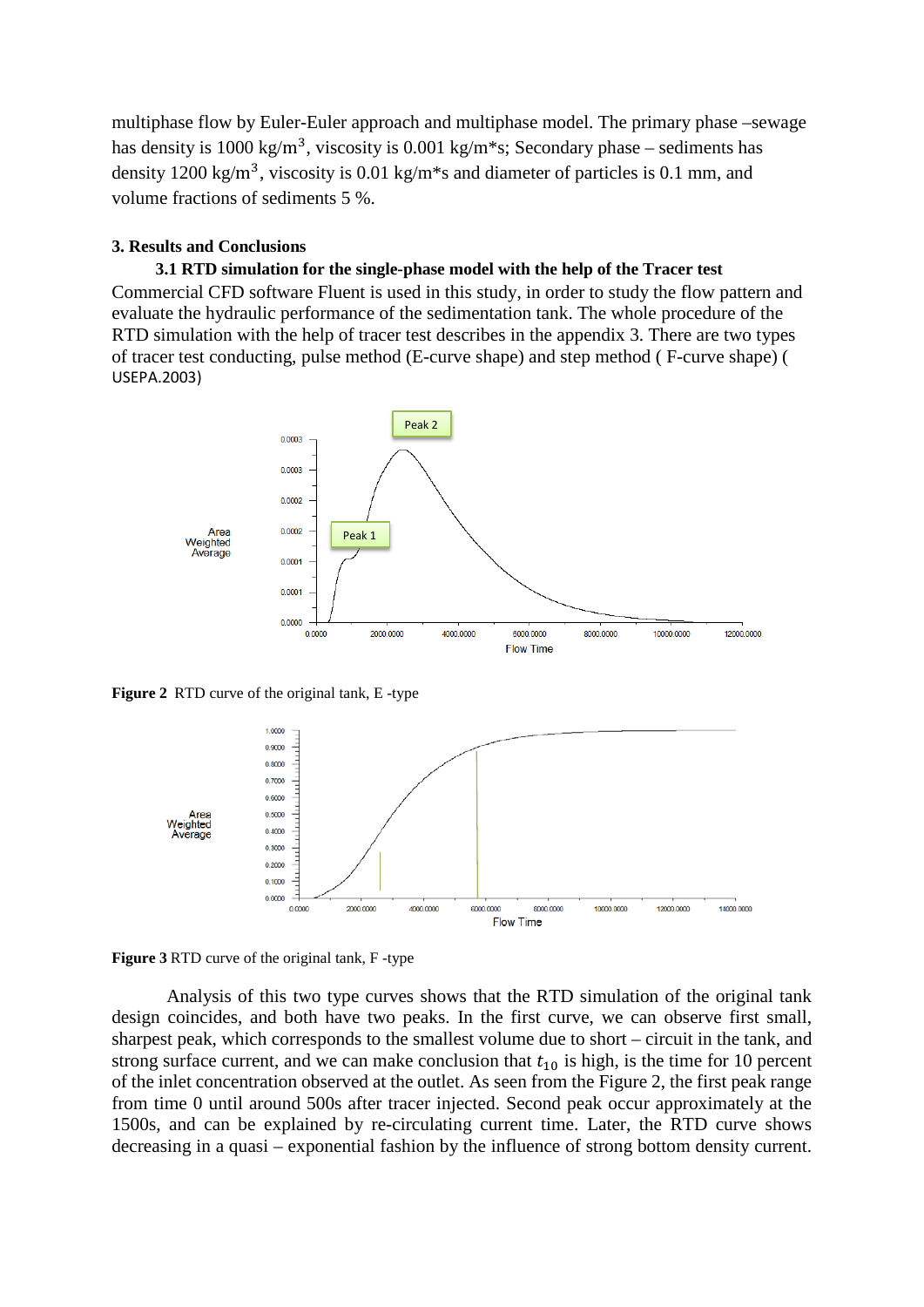According to the figure 3 over 15 percent of tracer pass through the outlet during the first period, what point out on the short detention time.





**Figure 4** RTD curve based on the real Drøbak sedimentation tank

After comparison of these to curves (computational and real tracer curves), we can surely say, they have the same shape, and both of them have two peaks, which indicates that computational simulation based on the CFD software can be used for the further investigation as real results. To take a look on these curves, we can observe two peaks phenomena, what is the reason? It could be because of short –circuit in the tank, short retention time and bad tank design.

#### **3.3 Multi-phase simulation result**

## **3.3.1 Multi –phase simulation result of the original sedimentation tank**

Figure 5 (a) represent's geometry model of the existing sedimentation tank for the CFD simulation with the help of the GAMBIT software. All dimensionals are saved and corresponds to the Drøbak sedimentation tank. 4.

 $\mathcal{L}_{a}$ 

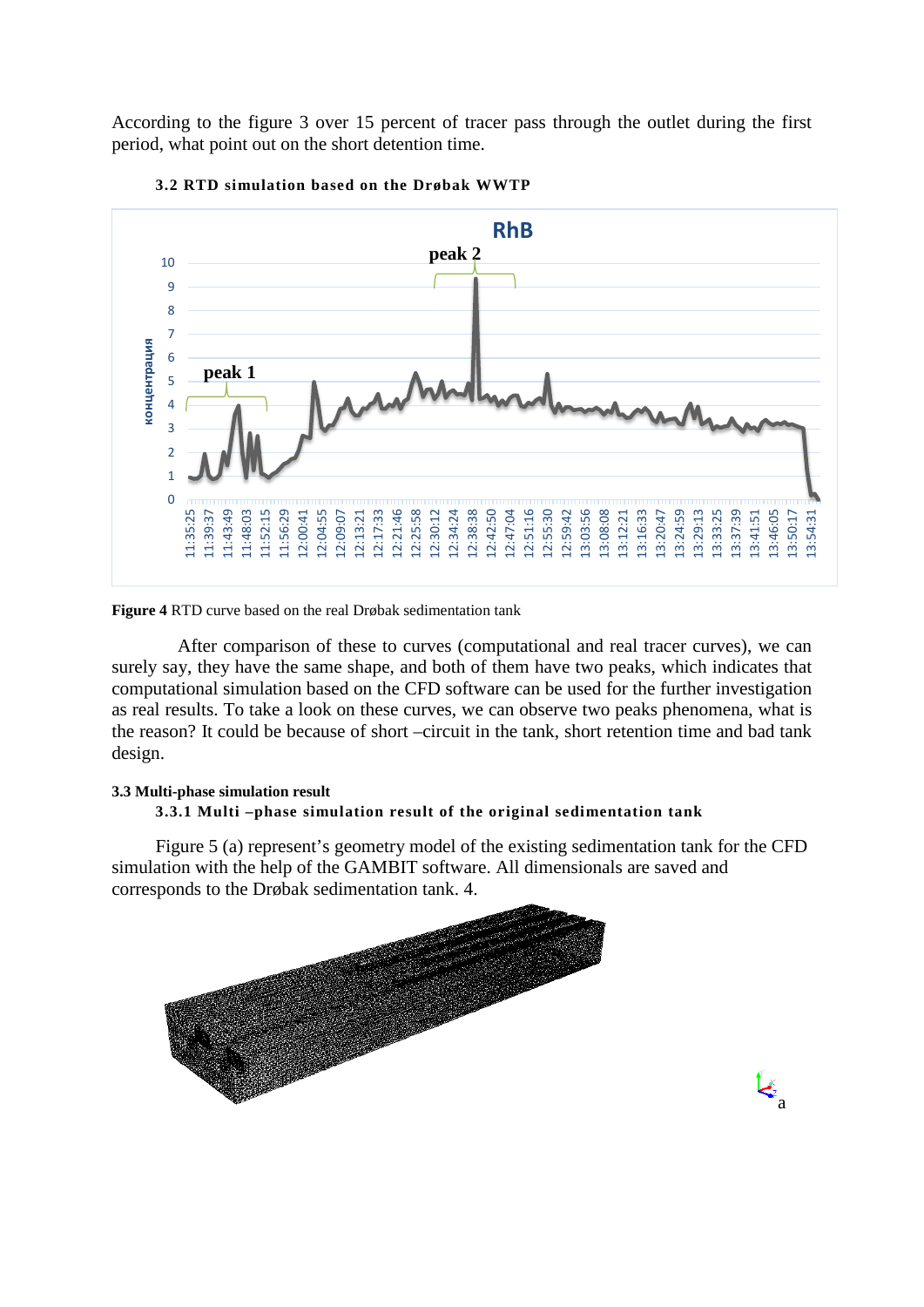Figures (b) - (g) represent the evolution of sediments volume fractions after 100 s, 200s, 500s, 1000s, 2000s on the x-y plane at the tank bottom. The line across the bottom was used for the volume fraction plot. Distribution of the sediments volume fraction along the bottom represents on the plot (i) from the inlet (starts position  $-16m$ ) to the outlet (ending position  $+16$ ) at the 2000s.



Figures  $5 f - g$  show that all part of particles settle along the bottom, but biggest part of the sediments is moved to the outlet by entering flow, and part of particles can get to the treated water, what can be seen on the volume fraction plot (i). This phenomenon can be due to the small baffles, which sprays a stream on the walls, and flow velocity is not reduced, moreover figure 5.h shows return downward current, thus generating an eddy and circulation.

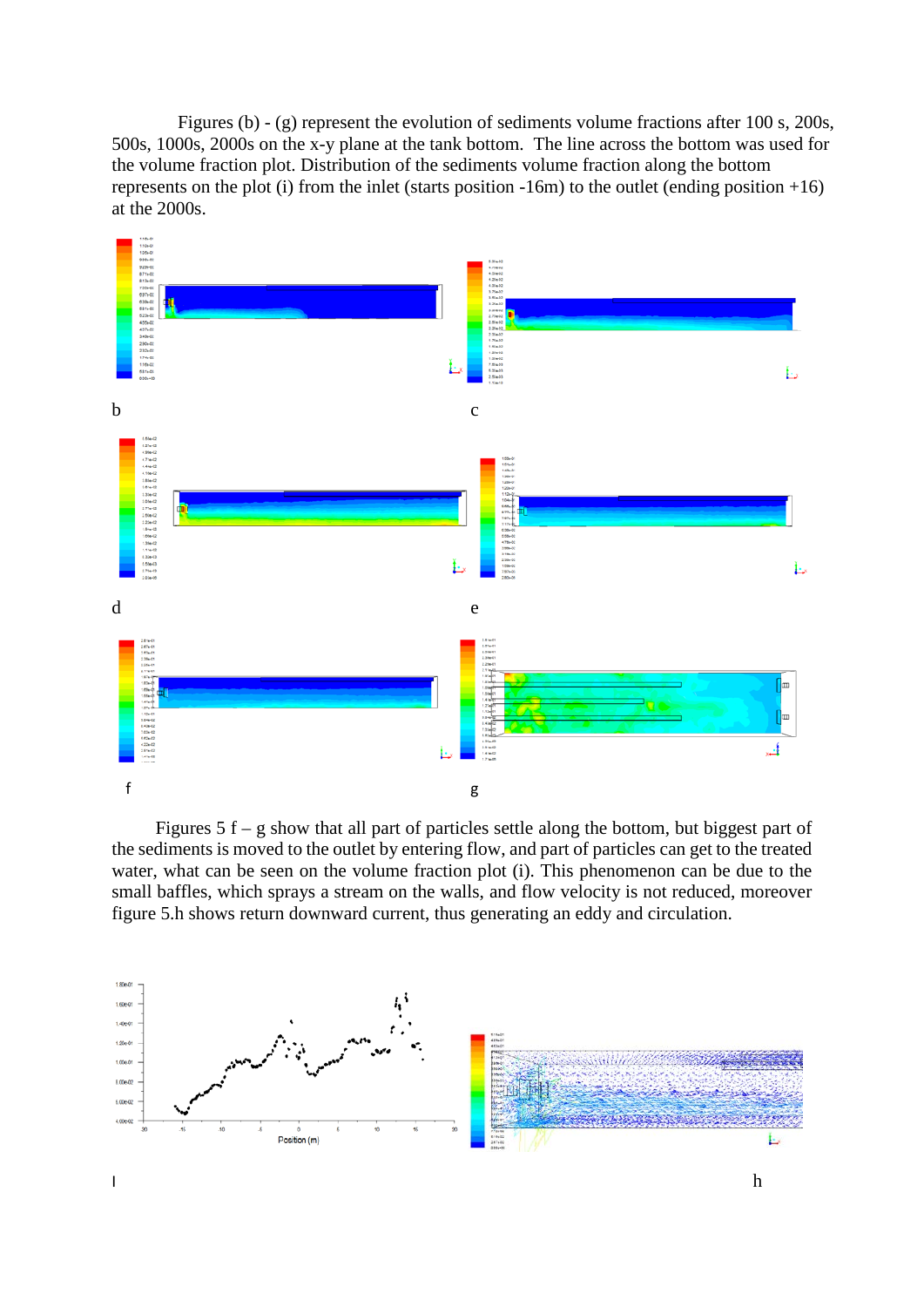**Figure 5** Flow distribution of the existing sedimentation tank. (b) – (g) counters of the volume distribution on the y-z plane; (i) volume fraction plot;  $(h)$  – counter of the velocity.

#### **3.3.2 Multi –phase simulation result of the retrofitted sedimentation tank with a 2 m baffle and sludge hopper.**



**Figure 6** Simulation results of the retrofitted sedimentation tank with a 2 m baffle. Figure 6 (a) – (e) represent distribution of the volume fractions along the tank with time

Circulation regions and turbulence intensity in the sedimentation tank could be reduced by using proper baffle in the inlet (Krebs et al. 1995). Goal et.al. (2008) found that an extended baffle provides better influent mixing and isolation between the tank influent and effluent than short baffle, thereby significantly enhancing sedimentation.

We have simulated the retrofitted model of the sedimentation tank with several changes in boundary conditions and shape. This sedimentation tank has the extended, curve baffle at the 2 m away from the inlet, and sludge hoper was presented. Velocity inlet magnitude determine as a boundary conditions too, however, increase velocity magnitude of solids to 1 m/s, velocity magnitude of sewage to 0.8 m/s.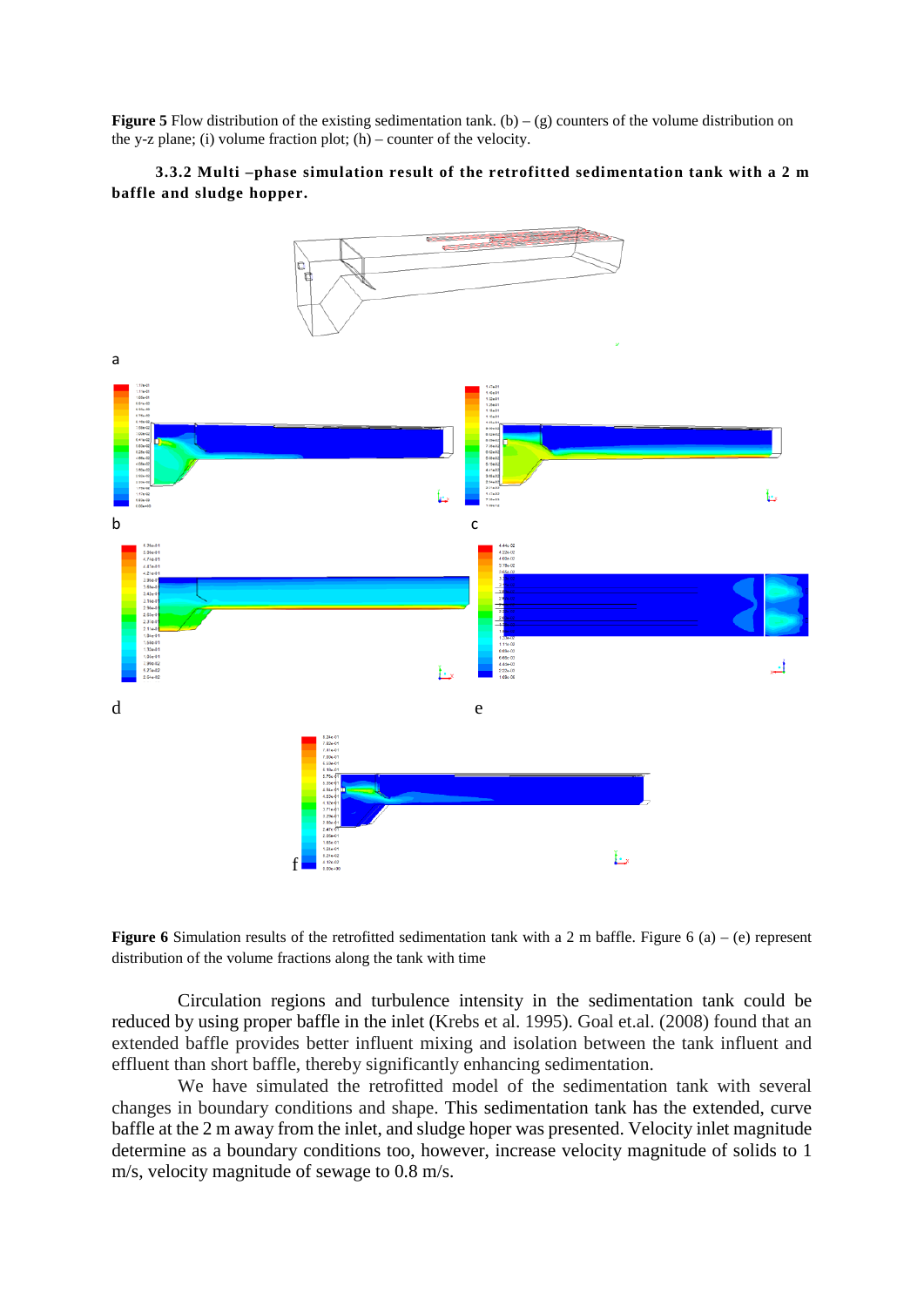Figure  $6(a) - (d)$  presents the distribution of the volume fraction during the time, and Figure 6 (e) presents counter of turbulent kinetic energy. As we can see, the biggest part of the particles settle to the sludge hopper, but other part were moving to the outlet (fig.6.i) and turbulent intensity were reduced. But, we got bypass fluid (Fig.6f), its because of new velocity zone apperead between baffle and inlet. First peak reduced on the RTD curve, which meaning the fluid is closed to a "plug glow".



To avoid bypass flow around the baffle, we move baffle to the 4 m, and results are given in the Fig. 7.

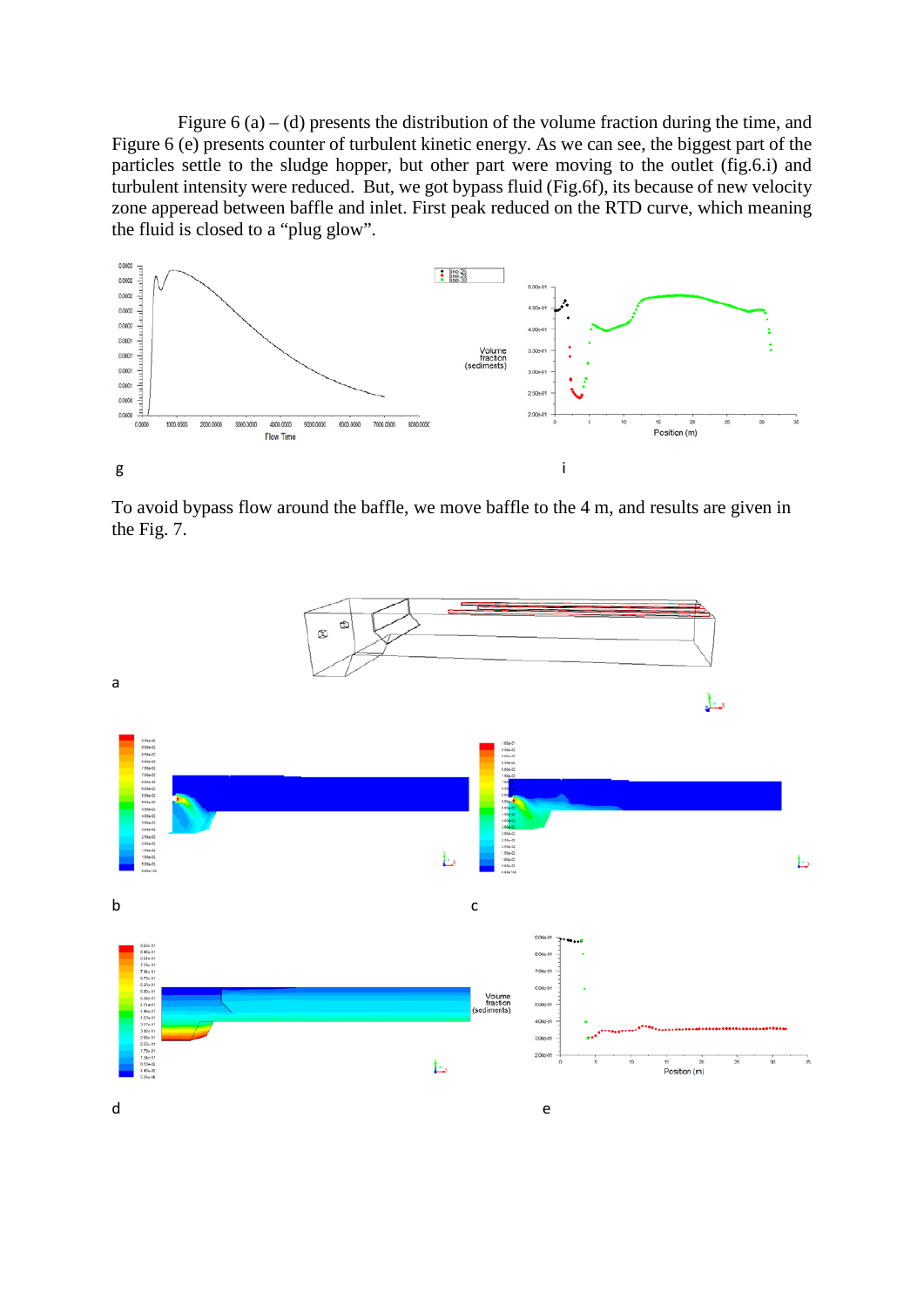Fig.7 (a) – (e) shows that 4 m baffle reduced turbulent intensity, and bypass flow. Volume fraction plot shows that 60 % of the sludge distributed along the bottom, which indicate on the improvements.

## **3.3.4 Multi –phase simulation result of the retrofitted sedimentation tank with slopping bottom of 12.5 ▫, and extended curve baffle.**

To guide the fluid significantly deeper inside the tank, and to reduce intensity of turbulent kinetic energy, we proposed such retrofitted form of the sedimentation tank.



**Figure 8** Simulation results of the retrofitted model. Distribution of the volume fraction after (a) 100 s, (b) 800 s, (c) 1500 s., (d) plot of volume fraction of sediments. (e) - RTD curve.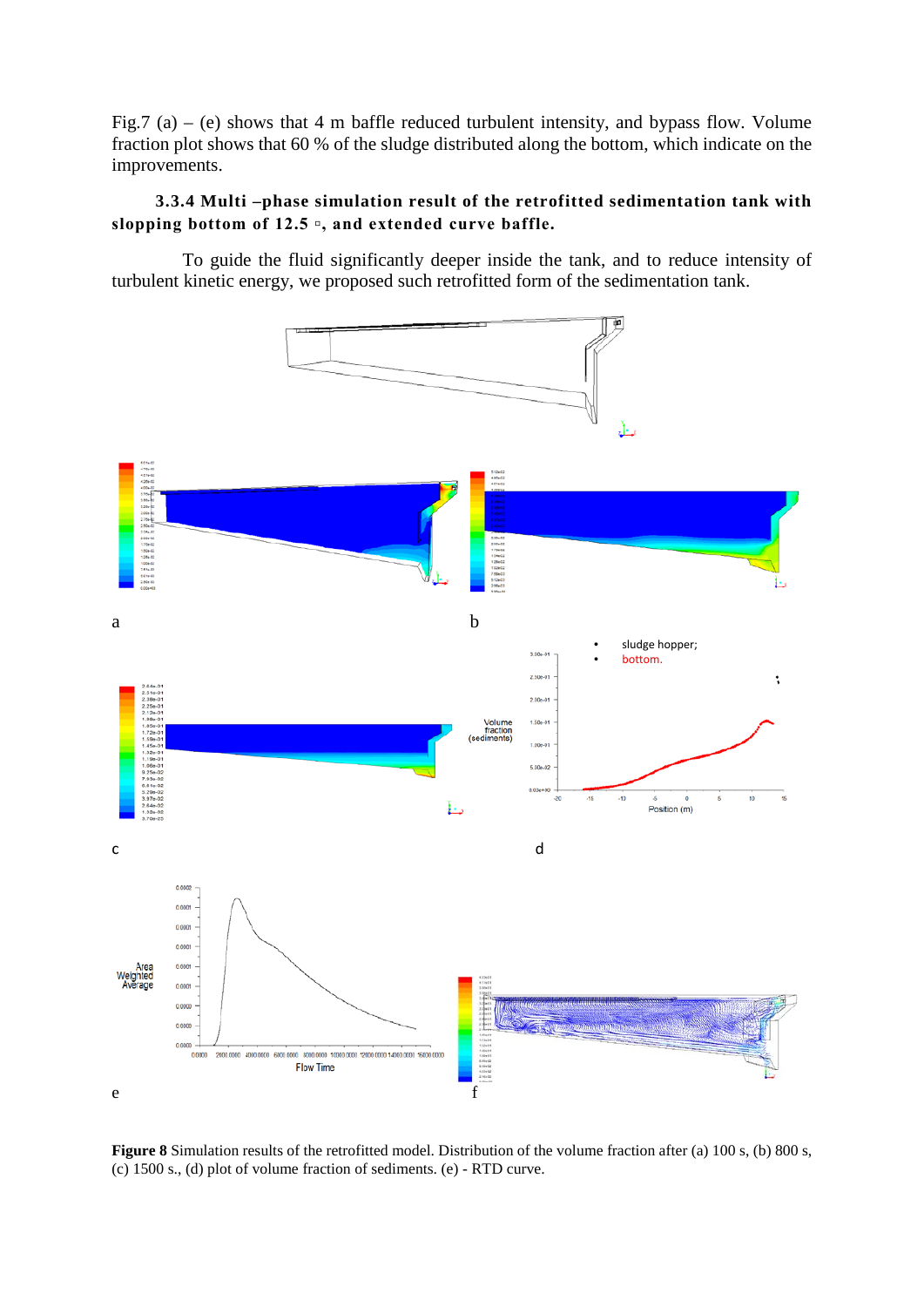Figures  $8(a) - (c)$  show the evolution of density distribution. The results show that an extended baffle forces the solid to move faster towards the bottom of the tank and decreases the inlet recirculation zone. The RTD plot shows closer results to the ideal "plug flow". The effect of an extend baffle is also displayed in the Figure 8.d - volume fraction, we can see that 90 % of the sludge in the sludge hopper.

#### **Conclusions**

This works deals with the development of the retrofitted model of the treatment of wastewater sedimentation tank. The review of the existing sedimentation tank shows that there are many different hydraulic problems in the existing sedimentation tank. Such as, short retention time, short circuiting, bottom currents, dead zones and bad design. After investigation of the several retrofitted model, we can conclude that baffle strongly increase sedimentation efficiency. Simulation showed that baffle at 2 m and 4 m distance reduce turbulent intensity, circulation zone and bypass flow. The baffle also could push the sludge to the outlet, this problem can be solved by introduction of sludge hoper, which was introduced in the other retrofitted model. To take into account all advantages and disadvantages, the model with slopping 12.5 ▫ bottom, and extended curve baffle was introduced. Extended baffle forces all particles towards the bottom, reduced recirculation zones. RTD curve the closest to the ideal "plug flow", and distribution of the volume fraction along the bottom show improvements, and increasing of the volume present until 90 %.

In general, CFD can be a powerful tool for the simulation of the sedimentation process, and other water treatment processes. CFD gives us deeper understanding about hydraulic internal processes, helps us to avoid "black – box" effect, tedious, time consuming and expensive experiments. CFD gives new ideas, new possibilities and discover new ways in water treatment process.

#### **References**

Anderson, J.D. (1995). *Computational fluid dynamics* (Vol.206). New York: McGraw-Hill. ANSYS Inc. (2009). ANSYS Fluent 14.0 Theory Guide.

Goula, A. M., Kostoglou, M., Karapantsios, T. D., and Zouboulis, A. I.(2008). "A CFD methodology for the design of sedimentation tanks in potable water treatment case study: The influence of a feed flow control baffle." Chem. Eng. J., 140(1–3), 110–121.

Ishii, M. 1975. Thermo-fluid Dynamics Theory of two-phase Flow. Paris: Eyrolles.

*Shilton, A., et al. (2010). "An inside look-the potential of CFD technology."*

Krebs P., Vischer D., Gujer W. Inlet-structure design for final clarifiers //Journal of environmental engineering.  $-1995. - T. 121. - N_2. 8. - C. 558-564.$ 

Metcalf, E. (2002). Wastewater engineering: treatment and reuse. *McGraw – Hill, New York.*

Rajvaidya, N., & Markandey, D. K. (1998). *Advances in Environmental Science and Technology. Vol 7:Treatment of Pulp-and Paper Industrial Effluent*. New Delhi: A P H Pub. Corp.

USEPA (2003). "Tracer-Test Planning Using the Efficient Hydrologic Tracer-Test Design (EHTD) Program."

Crowe, C.T., Schwarzkopf, J.D., Sommerfeld and M., Tsuji, Y. (2012): *Multiphase Flows with Droplet and Particles 2nd edition.* CRC Press, Taylor & Francis Group, Boca Raton, Florida.

Thome, J.R. (2004): *Engineering Data Book III,* Wolverine Tube Inc., Decatur, Alabama, USA

Wanot, J., 1996. Computational fluid dynamics methods in ship design. R&D projects (1996), Germany.

Wright, N., and D. Hargreaves. "The use of CFD in the evaluation of UV treatment systems." *Journal of Hydroinformatics* 3 (2001): 59-70.

Amini, R., Taghipour, R., Mirgolbabaei, H. , Numerical assessment of hydrodynamic characteristics in chlorine contact tank. "International Journal for Numerical Methods in Fluids" (2011): 885-898.

Wang H, Falconer RA. Numerical modelling of flow in chlorine disinfection tanks. Journal of Hydraulic Engineering (ASCE) 1998; 124(9):918–931.

[Membrane distillation heat transfer enhancement by CFD analysis of internal module geometry](http://www.tandfonline.com/doi/abs/10.5004/dwt.2011.1455)